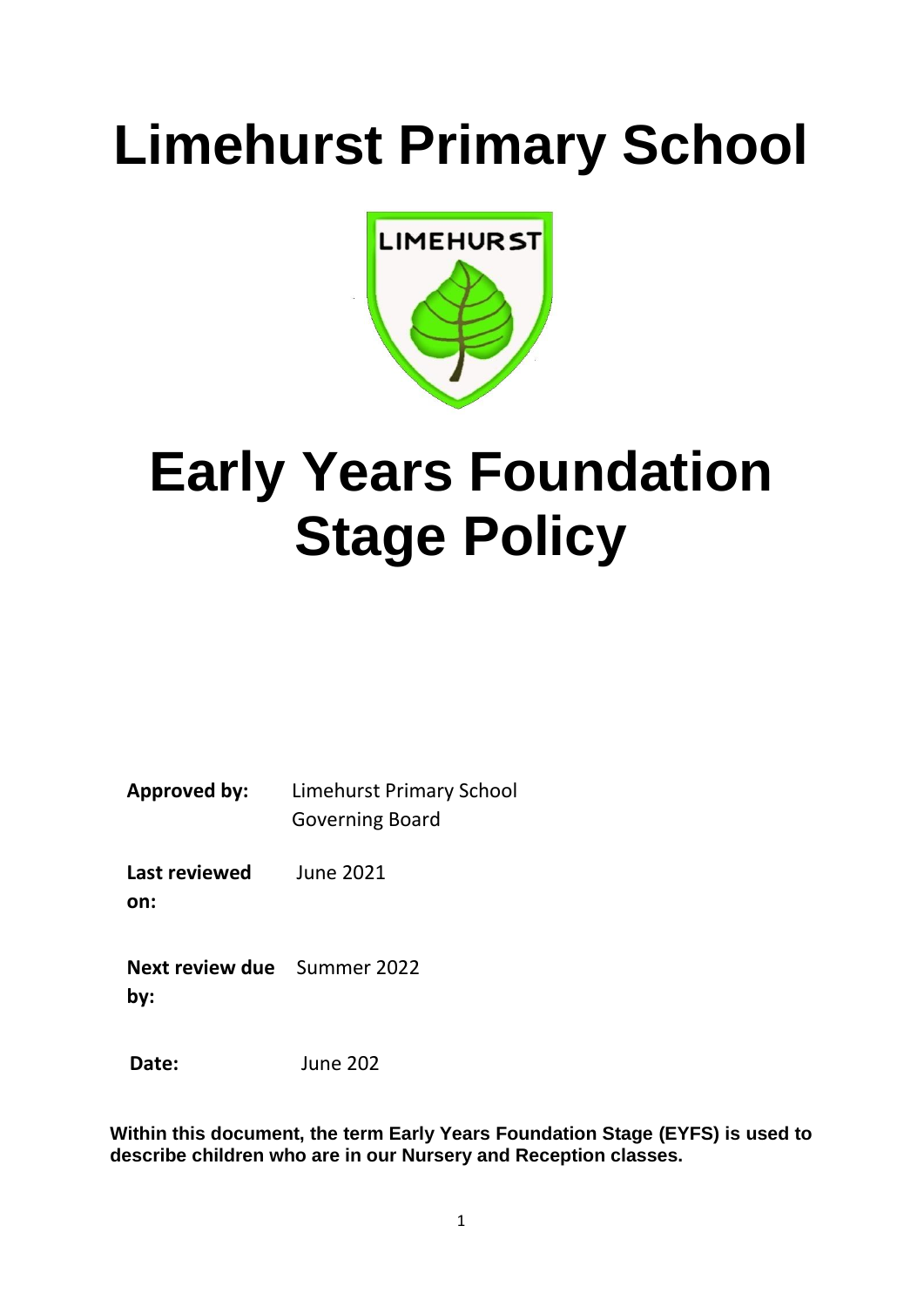## **Intent**

At Limehurst, all teaching staff deliver our EYFS curriculum through immersion in high quality teaching alongside an enriched environment. Our philosophy is to nurture every child's curiosity and enthusiasm for learning, developing both skills and confidence as they take their first steps on their own unique journey of lifelong learning.

We aim for our children is to enter the next stage of their education ready to tackle new challenges with confidence and a positive mindset. Our children access a stimulating environment both indoors and out led by the children yet carefully organised and managed by adults. We deliver a curriculum responsive to individual starting points and needs. Our enabling environment allows our children to take the lead in their own learning, encouraging confidence to explore new ideas, think about problems, take risks, make links and seek challenge. Through our well-planned environment and skilled staff children develop high levels of engagement, curiosity, collaboration and cooperation. Children become adept at managing their own behaviour in the classroom and in social situations. They are able to express themselves with confidence in a meaningful way. Respecting the opinions and values of themselves and others.

### **Implement**

We adhere to the Statutory Framework of the EYFS and the four guiding principles that shape practice within Early Years settings.

- Every child is a **unique child,** who is constantly learning and can be resilient, capable, confident and self-assured
- Children learn to be strong and independent through **positive relationships**
- Children learn and develop well in **enabling environments,** in which their experiences respond to their individual needs and there is a strong partnership between practitioners and parents and/or carers
- **Children develop and learn in different ways and at different rates**

## **Principles into practice**

As part of our practice we:

- Provide a balanced curriculum, based on the EYFS, across the seven areas of learning, using play as the vehicle for learning
- Promote equality of opportunity and anti-discriminatory practice. We provide early intervention for those children who require additional support
- Work in partnership with parents and within the wider context
- Plan challenging learning experiences, based on the individual child, informed by observation and assessment
- Provide opportunities for children to engage in activities that are adult-initiated and child-initiated, supported by the adult
- Provide a secure and safe learning environment indoors and out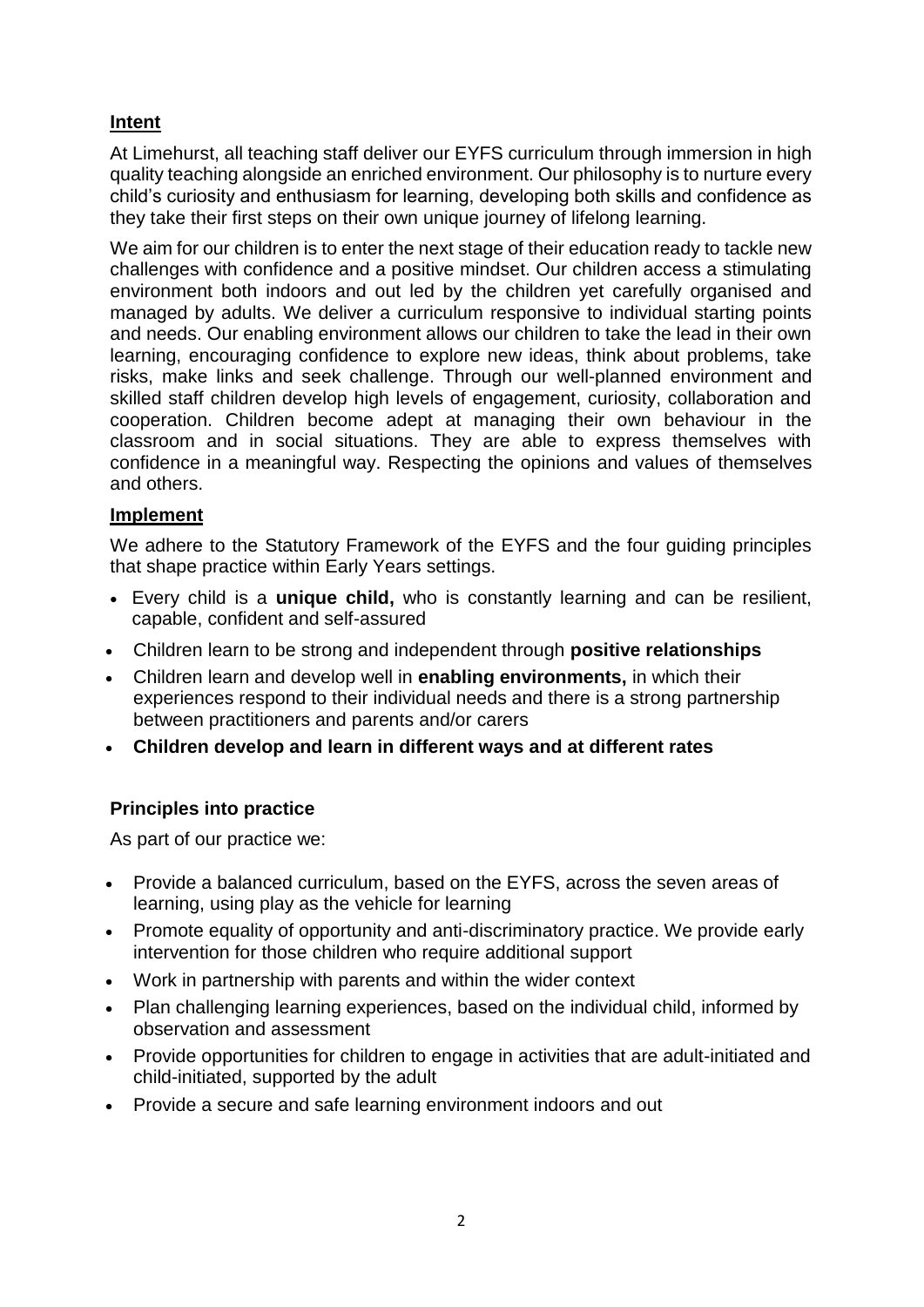## **Foundation Stage Curriculum**

We plan an exciting and challenging curriculum based on our observation of children's needs, interests, and stages of development across the seven areas of learning to enable the children to achieve and exceed the Early Learning Goals.

All the seven areas of learning and development are important and inter-connected.

The three prime areas are particularly crucial for igniting children's curiosity and enthusiasm for learning, and for building their capacity to learn, form relationships and thrive.

The prime areas are:

#### **Communication and Language**

#### **Physical Development**

#### **Personal, Social and Emotional Development**

Practitioners working with the youngest children in Nursery will focus strongly on the three prime areas, which are the basis for successful learning The three prime areas reflect the key skills and capacities all children need to develop and learn effectively, and become ready for school.

The balance will shift towards a more equal focus on all seven areas of learning as the children move through the Early Years at Limehurst and grow in confidence and ability within the three prime areas.

Children are supported through the four **specific** areas, through which the three prime areas are strengthened and applied.

The specific areas are:

**Literacy**

**Mathematics**

#### **Understanding the World**

#### **Expressive Arts and Design**

At Limehurst the children are provided with a range of rich, meaningful first-hand experiences in which they are encouraged to explore, think creatively and be active. We aim to develop and foster positive attitudes towards learning.

Children have whole group and small group times which increase as they progress through the EYFS with times for a daily phonics session using Super Sonic Phonics, teaching aspects of Mathematics and Literacy, including shared reading and writing.

Each area of learning and development is implemented through planned, purposeful play and through a mix of adult-led and child-initiated activities.

We plan a balance between children having time and space to engage in their own child-initiated activities and those that are planned by the adults. During children's play, early years practitioners scaffold the children to stretch and challenge children further.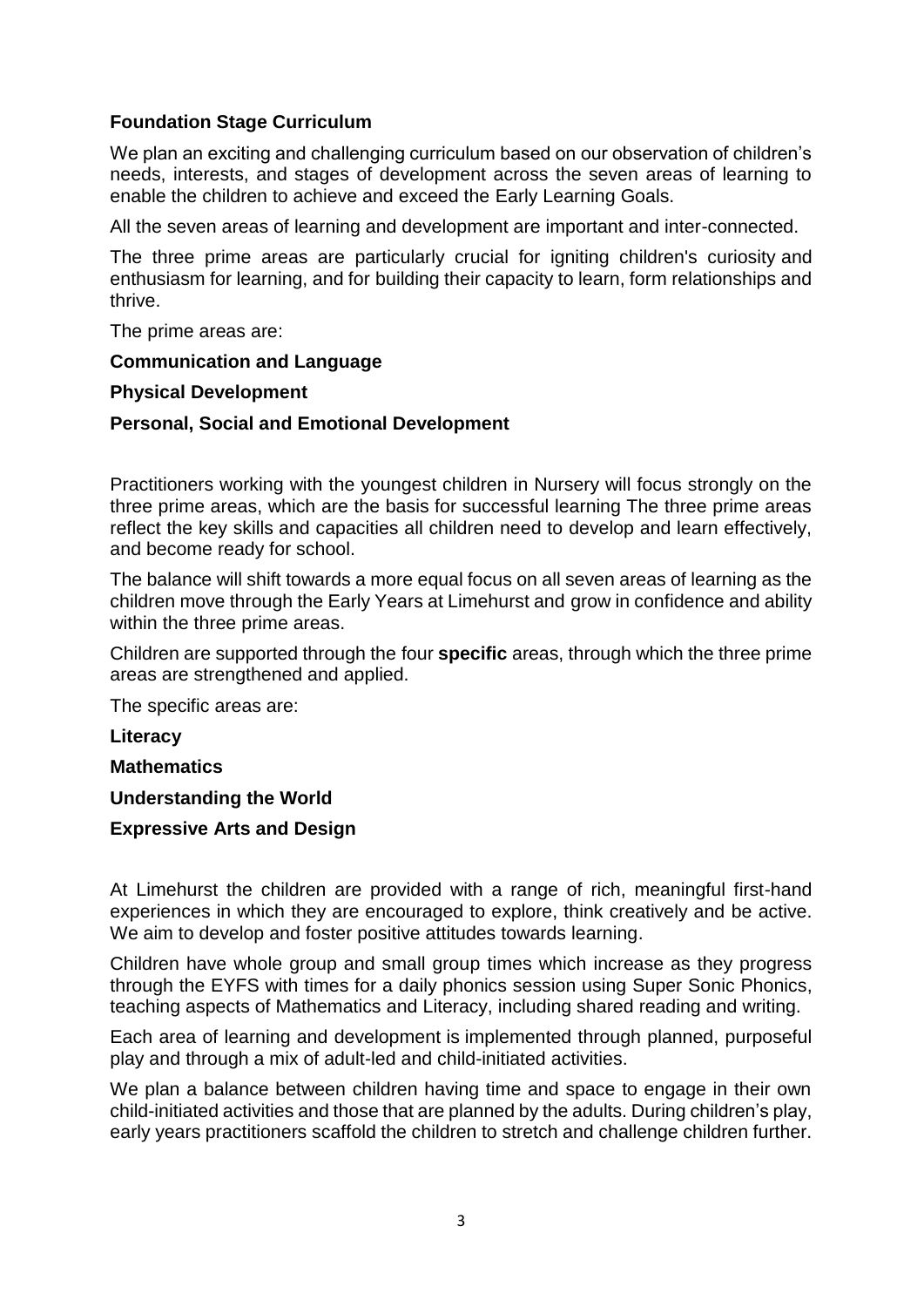In planning and guiding children's activities, we reflect as practitioners on the different ways that children learn and this is then implemented in our practice.

We create a stimulating environment to encourage children to free-flow between inside and out.

## **Observation and Assessment**

As part of our daily practice we observe and assess children's development and learning to inform our future plans. We record our observations in a variety of ways. All practitioners are encouraged to contribute and regular discussions take place. Parents are invited to attend a parents evening three times a year and reports are written at the end of the year.

Within the final term of Reception, we provide the parent's with a report based on their child's development against each of the Early Learning Goals and the characteristics of their learning. The parents are then given the opportunity to discuss these judgements with the Reception teacher in preparation for Year 1.

## **Safety**

Children's safety and welfare is paramount. We create a safe and secure environment and provide a curriculum which teaches children how to be safe, make choices and assess risks. We have stringent policies, procedures and documents in place to ensure children's safety.

## **Inclusion**

At Limehurst we value all our children as individuals irrespective of their ethnicity, culture, religion, home language, background, ability or gender. We plan a curriculum that meet the needs of the individual child and support them at their own pace so that most of our children achieve and even exceed the Early Learning Goals. We strongly believe that early identification of children with additional needs is crucial in enabling us to give the child the support that they need and in doing so, work closely with parents and outside agencies.

## **Parents as Partners and the Wider context**

We strive to create and maintain partnership with parents and carers as we recognise that together, we can have a significant impact on a child's learning. We welcome and actively encourage parents to participate in their child's education and care through a variety of ways.

Working with other services and organisations is integral to our practice in order to meet the needs of our children. At times we may need to share information with other professionals to provide the best support possible.

We draw on our links with the community to enrich children's experiences by taking them on outings and inviting members of the community into our setting.

## **Transitions**

Transitions are carefully planned for and time given to ensure continuity of learning. At any transition, we acknowledge the child's needs and establish effective partnerships with those involved with the child and other settings, including nurseries and childminders. Children attend introductory sessions to Nursery/Reception to develop familiarity with the setting and practitioners.